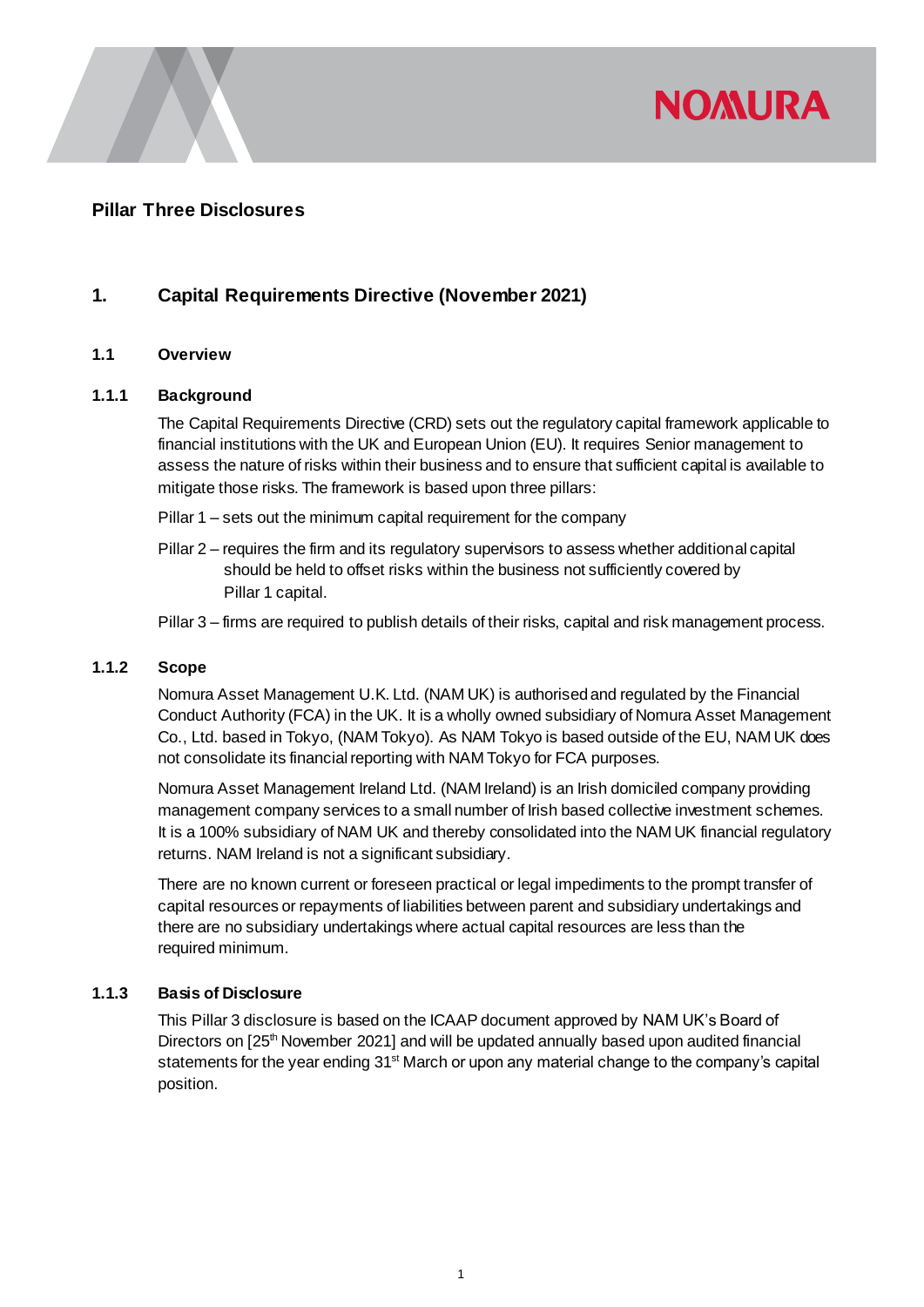# **NOMURA**

#### **1.2 Risk Management Objectives and Policies**

The most significant risks facing the company are considered to be:

- (1) risks which lead to a fall in assets under management and thereby a fall in income, such as poor investment performance or market depreciation; and
- (2) a loss stemming from a failed internal process or procedure.

In order to consider and control such risks, NAM UK has developed a risk management framework that is overseen by the Executive Committee (monthly), the Risk and Control Committee (monthly) and the Operational Risk Committee (half-yearly).

#### **1.2.1 Operational Risk Framework**

The operational risk framework adopts a bottom up approach to identifying operational risks within each business area and considers the impact and probability of the risk occurring. Consideration is then given to the controls in place to mitigate the risks.

Risks identified as medium or high risk in each business area are summarised in a heat map which allows Senior management to apply a top down view to identify any particular trends or common risks in different business areas. Appropriate action plans can then be discussed and implemented.

#### **1.2.2 Counterparty/Credit Risk**

NAM UK is exposed to two main types of credit risk.

- (a) The risk of clients not paying management fees. This risk is mitigated through credit control and invoicing arrangements with individual clients.
- (b) The risk of default by counterparties with whom corporate cash deposits are placed for NAM UK proprietary funds. Deposits are diversified across suitably credit-worthy institutions.

## **1.2.3 Market Risk**

NAM UK does not undertake proprietary trading therefore exposure to market risk is limited to the movement in foreign exchange rates which affects either the corporate funds held by NAM UK in currency other than sterling, or affects the value of management fees due from third parties who pay in foreign currency. This is not considered to be a material risk.